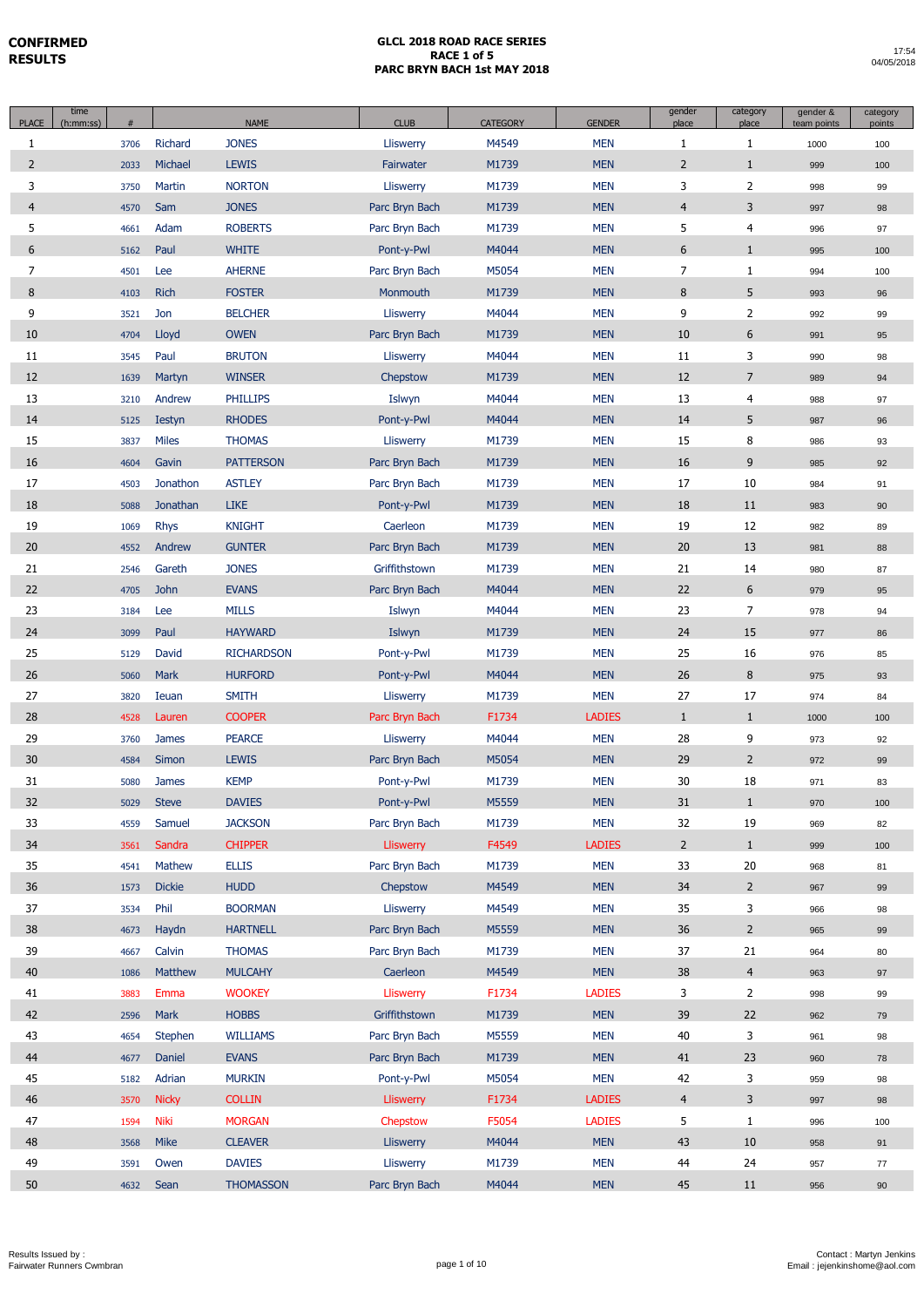| <b>PLACE</b> | time<br>(h:mm:ss) | #    |                 | <b>NAME</b>           | <b>CLUB</b>    | <b>CATEGORY</b> | <b>GENDER</b> | gender<br>place | category<br>place | gender &<br>team points | category<br>points |
|--------------|-------------------|------|-----------------|-----------------------|----------------|-----------------|---------------|-----------------|-------------------|-------------------------|--------------------|
| 51           |                   | 3639 | Simon           | <b>GILL</b>           | Lliswerry      | M1739           | <b>MEN</b>    | 46              | 25                | 955                     | 76                 |
| 52           |                   | 3029 | Andrew          | <b>COLLINS</b>        | Islwyn         | M4044           | <b>MEN</b>    | 47              | 12                | 954                     | 89                 |
| 53           |                   | 4557 | Jamie           | <b>HOWELLS</b>        | Parc Bryn Bach | M1739           | <b>MEN</b>    | 48              | 26                | 953                     | 75                 |
| 54           |                   | 2579 | Shaun           | <b>STYLES</b>         | Griffithstown  | M1739           | <b>MEN</b>    | 49              | 27                | 952                     | 74                 |
| 55           |                   | 4059 | <b>Jeremy</b>   | <b>MASTERS</b>        | Monmouth       | M4549           | <b>MEN</b>    | 50              | 5                 | 951                     | 96                 |
| 56           |                   | 4618 | Richard         | <b>SHEEHY</b>         | Parc Bryn Bach | M1739           | <b>MEN</b>    | 51              | 28                | 950                     | 73                 |
| 57           |                   | 3111 | Luke            | <b>HURLEY</b>         | Islwyn         | M4044           | <b>MEN</b>    | 52              | 13                | 949                     | 88                 |
| 58           |                   | 2006 | Simon           | <b>BURNS</b>          | Fairwater      | M1739           | <b>MEN</b>    | 53              | 29                | 948                     | 72                 |
| 59           |                   | 4028 | <b>Brian</b>    | <b>EVANS</b>          | Monmouth       | M4549           | <b>MEN</b>    | 54              | 6                 | 947                     | 95                 |
| 60           |                   | 5189 | <b>Danielle</b> | <b>PHILLIPS</b>       | Pont-y-Pwl     | F1734           | <b>LADIES</b> | 6               | $\overline{4}$    | 995                     | 97                 |
| 61           |                   | 4573 | Ian             | <b>KENT</b>           | Parc Bryn Bach | M1739           | <b>MEN</b>    | 55              | 30                | 946                     | 71                 |
| 62           |                   | 1642 | Mark            | <b>BURBIDGE</b>       | Chepstow       | M1739           | <b>MEN</b>    | 56              | 31                | 945                     | 70                 |
| 63           |                   | 5028 | Gareth          | <b>DAVIES</b>         | Pont-y-Pwl     | M1739           | <b>MEN</b>    | 57              | 32                | 944                     | 69                 |
| 64           |                   | 5187 | Craig           | <b>HOPKINS</b>        | Pont-y-Pwl     | M4044           | <b>MEN</b>    | 58              | 14                | 943                     | 87                 |
| 65           |                   | 1100 | Jason           | <b>PRITCHARD</b>      | Caerleon       | M4044           | <b>MEN</b>    | 59              | 15                | 942                     | 86                 |
| 66           |                   | 3016 | <b>Steve</b>    | <b>BRYANT</b>         | Islwyn         | M5559           | <b>MEN</b>    | 60              | $\overline{4}$    | 941                     | 97                 |
| 67           |                   | 2533 | Gerard          | <b>GORMLEY</b>        | Griffithstown  | M5054           | <b>MEN</b>    | 61              | $\overline{4}$    | 940                     | 97                 |
| 68           |                   | 4617 | Ethan           | <b>SAYCE</b>          | Parc Bryn Bach | M1739           | <b>MEN</b>    | 62              | 33                | 939                     | 68                 |
| 69           |                   | 4700 | <b>Nick</b>     | <b>CHARD</b>          | Parc Bryn Bach | M4044           | <b>MEN</b>    | 63              | 16                | 938                     | 85                 |
| 70           |                   | 3713 | <b>James</b>    | <b>KERSHAW-NAYLOR</b> | Lliswerry      | M1739           | <b>MEN</b>    | 64              | 34                | 937                     | 67                 |
| 71           |                   | 3147 | Ryan            | <b>LAMBETH</b>        | Islwyn         | M1739           | <b>MEN</b>    | 65              | 35                | 936                     | 66                 |
| 72           |                   | 4525 | Darryl          | <b>COOK</b>           | Parc Bryn Bach | M1739           | <b>MEN</b>    | 66              | 36                | 935                     | 65                 |
| 73           |                   | 5034 | Andrew          | <b>DICKENS</b>        | Pont-y-Pwl     | M4549           | <b>MEN</b>    | 67              | 7                 | 934                     | 94                 |
| 74           |                   | 4520 | Damian          | <b>CASWELL</b>        | Parc Bryn Bach | M4044           | <b>MEN</b>    | 68              | 17                | 933                     | 84                 |
| 75           |                   | 4689 | Colin           | <b>CLARKE</b>         | Parc Bryn Bach | M5054           | <b>MEN</b>    | 69              | 5                 | 932                     | 96                 |
| 76           |                   | 3717 | Daniel          | <b>LANE</b>           | Lliswerry      | M4044           | <b>MEN</b>    | 70              | 18                | 931                     | 83                 |
| 77           |                   | 3698 | Christopher     | <b>JONES</b>          | Lliswerry      | M5559           | <b>MEN</b>    | 71              | 5                 | 930                     | 96                 |
| 78           |                   | 5094 | Andy            | <b>MILLARD</b>        | Pont-y-Pwl     | M5054           | <b>MEN</b>    | 72              | 6                 | 929                     | 95                 |
| 79           |                   | 5141 | Louise          | <b>SUMMERS</b>        | Pont-y-Pwl     | F5054           | <b>LADIES</b> | 7               | $\overline{2}$    | 994                     | 99                 |
| 80           |                   | 1580 | <b>Matthew</b>  | <b>LAWSON</b>         | Chepstow       | M4549           | <b>MEN</b>    | 73              | 8                 | 928                     | 93                 |
| 81           |                   | 5089 | Harri           | <b>LIKE</b>           | Pont-y-Pwl     | F1734           | <b>LADIES</b> | 8               | 5                 | 993                     | 96                 |
| 82           |                   | 4105 | Darrell         | <b>REED</b>           | Monmouth       | M4549           | <b>MEN</b>    | $74\,$          | 9                 | 927                     | 92                 |
| 83           |                   | 4639 | <b>Nick</b>     | <b>WEBB</b>           | Parc Bryn Bach | M4549           | <b>MEN</b>    | 75              | 10                | 926                     | 91                 |
| 84           |                   | 1602 | Stephen         | <b>OWEN</b>           | Chepstow       | M6569           | <b>MEN</b>    | 76              | $\mathbf{1}$      | 925                     | 100                |
| 85           |                   | 2545 | Ben             | <b>JENKINS</b>        | Griffithstown  | M1739           | <b>MEN</b>    | 77              | 37                | 924                     | 64                 |
| 86           |                   | 1572 | Jane            | <b>HORLER</b>         | Chepstow       | F4549           | <b>LADIES</b> | 9               | $2^{\circ}$       | 992                     | 99                 |
| 87           |                   | 3331 | <b>Jackie</b>   | <b>HARTWELL</b>       | Islwyn         | F4549           | <b>LADIES</b> | 10              | 3                 | 991                     | 98                 |
| 88           |                   | 3324 | Luc             | <b>SHIDE</b>          | Islwyn         | M1739           | <b>MEN</b>    | 78              | 38                | 923                     | 63                 |
| 89           |                   | 2572 | Adrian          | <b>SMITH</b>          | Griffithstown  | M4549           | <b>MEN</b>    | 79              | 11                | 922                     | 90                 |
| 90           |                   | 5138 | Andrew          | <b>SMITH</b>          | Pont-y-Pwl     | M1739           | <b>MEN</b>    | 80              | 39                | 921                     | 62                 |
| 91           |                   | 2550 | Paul            | <b>MASON</b>          | Griffithstown  | M1739           | <b>MEN</b>    | 81              | 40                | 920                     | 61                 |
| 92           |                   | 1574 | Lisa            | <b>JEFFREY</b>        | Chepstow       | F4549           | <b>LADIES</b> | 11              | $\overline{4}$    | 990                     | 97                 |
| 93           |                   | 3290 | Kim             | <b>WEHDEN</b>         | Islwyn         | M5559           | <b>MEN</b>    | 82              | 6                 | 919                     | 95                 |
| 94           |                   | 1601 | Andy            | <b>OST</b>            | Chepstow       | M4044           | <b>MEN</b>    | 83              | 19                | 918                     | 82                 |
| 95           |                   | 3719 | Sarah           | <b>LAUDER</b>         | Lliswerry      | F3539           | <b>LADIES</b> | 12              | $\mathbf{1}$      | 989                     | 100                |
| 96           |                   | 3232 | <b>Neil</b>     | <b>PROFFIT</b>        | Islwyn         | M1739           | <b>MEN</b>    | 84              | 41                | 917                     | 60                 |
| 97           |                   | 3211 | Steven          | <b>PHILLIPS</b>       | Islwyn         | M4044           | <b>MEN</b>    | 85              | 20                | 916                     | 81                 |
| 98           |                   | 4507 | <b>Neil</b>     | <b>BEYNON</b>         | Parc Bryn Bach | M4549           | <b>MEN</b>    | 86              | 12                | 915                     | 89                 |
| 99           |                   | 4600 | Sharon          | <b>NEWELL</b>         | Parc Bryn Bach | F4549           | <b>LADIES</b> | 13              | 5                 | 988                     | 96                 |
| 100          |                   | 4688 | Andrew          | <b>PRICE</b>          | Parc Bryn Bach | M4044           | <b>MEN</b>    | 87              | 21                | 914                     | 80                 |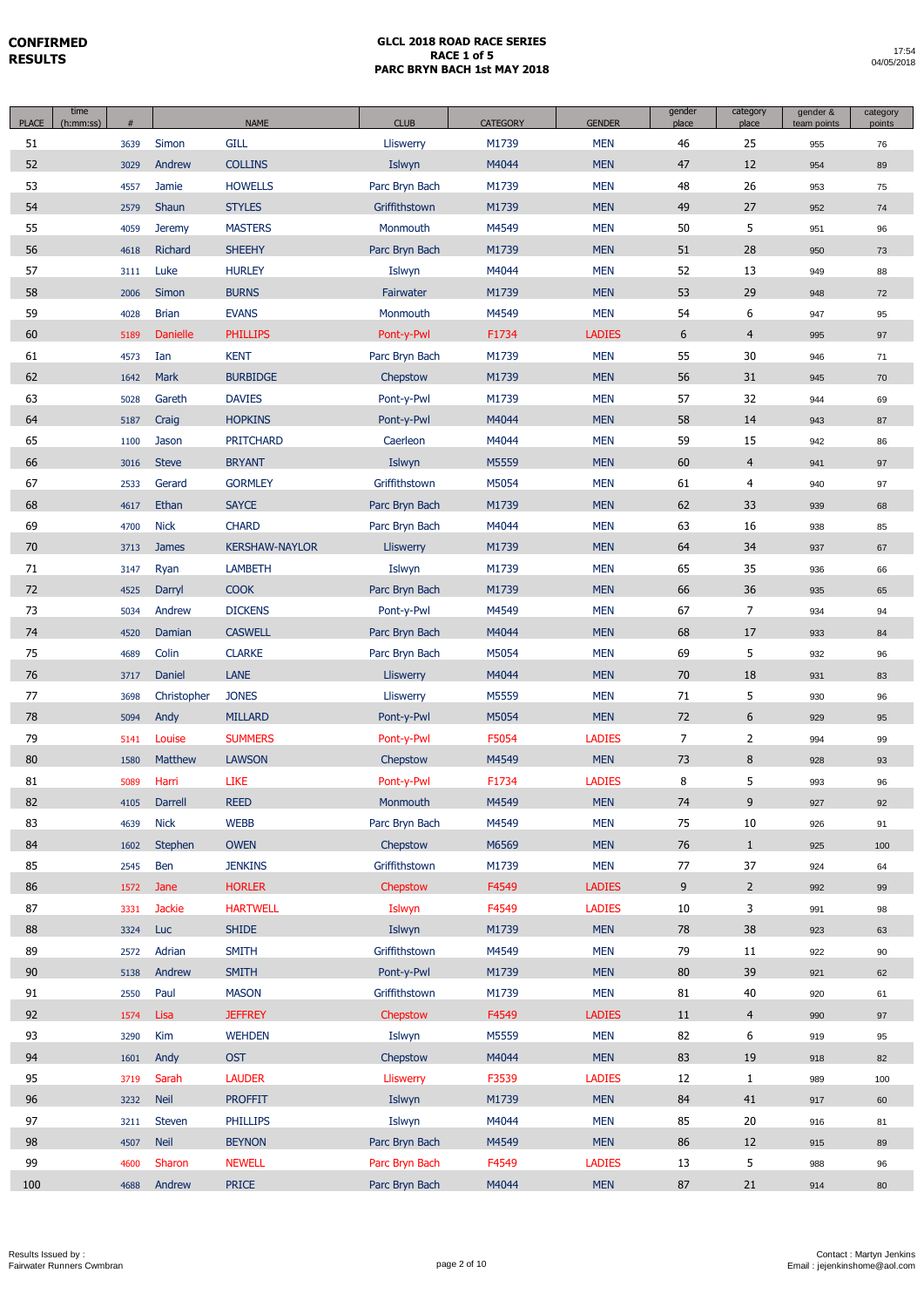| <b>PLACE</b> | time<br>(h:mm:ss) | #    |                | <b>NAME</b>         | <b>CLUB</b>      | <b>CATEGORY</b> | <b>GENDER</b> | gender<br>place | category<br>place | gender &<br>team points | category<br>points |
|--------------|-------------------|------|----------------|---------------------|------------------|-----------------|---------------|-----------------|-------------------|-------------------------|--------------------|
| 101          |                   | 3308 | Craig          | <b>LEHAT</b>        | Islwyn           | M1739           | <b>MEN</b>    | 88              | 42                | 913                     | 59                 |
| 102          |                   | 3152 | Andrew         | <b>LAWRENCE</b>     | Islwyn           | M1739           | <b>MEN</b>    | 89              | 43                | 912                     | 58                 |
| 103          |                   | 3803 | <b>Jack</b>    | <b>ROWLANDS</b>     | Lliswerry        | M1739           | <b>MEN</b>    | 90              | 44                | 911                     | 57                 |
| 104          |                   | 4521 | Martin         | <b>CHAMMINGS</b>    | Parc Bryn Bach   | M1739           | <b>MEN</b>    | 91              | 45                | 910                     | 56                 |
| 105          |                   | 1025 | Ian            | <b>DAVIES</b>       | Caerleon         | M4549           | <b>MEN</b>    | 92              | 13                | 909                     | 88                 |
| 106          |                   | 4651 | Gareth         | <b>WILLIAMS</b>     | Parc Bryn Bach   | M5559           | <b>MEN</b>    | 93              | $\overline{7}$    | 908                     | 94                 |
| 107          |                   | 3296 | Ian            | <b>WILLIAMS</b>     | Islwyn           | M4044           | <b>MEN</b>    | 94              | 22                | 907                     | 79                 |
| 108          |                   | 3279 | <b>Kelly</b>   | <b>WALL</b>         | Islwyn           | F3539           | <b>LADIES</b> | 14              | $2^{\circ}$       | 987                     | 99                 |
| 109          |                   | 4068 | Robert         | <b>NELSON</b>       | Monmouth         | M4549           | <b>MEN</b>    | 95              | 14                | 906                     | 87                 |
| 110          |                   | 5192 | Jonathan       | <b>DAVIES</b>       | Pont-y-Pwl       | M1739           | <b>MEN</b>    | 96              | 46                | 905                     | 55                 |
| 111          |                   | 5007 | Jonathan       | <b>BARNE</b>        | Pont-y-Pwl       | M4044           | <b>MEN</b>    | 97              | 23                | 904                     | 78                 |
| 112          |                   | 4660 | <b>Nicky</b>   | <b>OSMAN</b>        | Parc Bryn Bach   | M4549           | <b>MEN</b>    | 98              | 15                | 903                     | 86                 |
| 113          |                   | 5004 | Shane          | <b>BAKER</b>        | Pont-y-Pwl       | M1739           | <b>MEN</b>    | 99              | 47                | 902                     | 54                 |
| 114          |                   | 4579 | Rachel         | <b>LEWIS</b>        | Parc Bryn Bach   | F4044           | <b>LADIES</b> | 15              | $\mathbf{1}$      | 986                     | 100                |
| 115          |                   | 2578 | Luke           | <b>STYLES</b>       | Griffithstown    | M1739           | <b>MEN</b>    | 100             | 48                | 901                     | 53                 |
| 116          |                   | 3658 | Ian            | <b>HARRHY</b>       | Lliswerry        | M5559           | <b>MEN</b>    | 101             | 8                 | 900                     | 93                 |
| 117          |                   | 5160 | <b>Matthew</b> | <b>WEBB</b>         | Pont-y-Pwl       | M4044           | <b>MEN</b>    | 102             | 24                | 899                     | 77                 |
| 118          |                   | 2516 | Rose           | <b>CHARLES</b>      | Griffithstown    | F1734           | <b>LADIES</b> | 16              | 6                 | 985                     | 95                 |
| 119          |                   | 5044 | Simon          | <b>FISH</b>         | Pont-y-Pwl       | M4044           | <b>MEN</b>    | 103             | 25                | 898                     | 76                 |
| 120          |                   | 4642 | <b>Brian</b>   | <b>WILES</b>        | Parc Bryn Bach   | M5559           | <b>MEN</b>    | 104             | 9                 | 897                     | 92                 |
| 121          |                   | 3275 | Paul           | <b>THOMAS</b>       | Islwyn           | M4044           | <b>MEN</b>    | 105             | 26                | 896                     | 75                 |
| 122          |                   | 3725 | <b>Stuart</b>  | <b>LUKINS</b>       | Lliswerry        | M4044           | <b>MEN</b>    | 106             | 27                | 895                     | 74                 |
| 123          |                   | 1047 | Gareth         | <b>HART</b>         | Caerleon         | M4549           | <b>MEN</b>    | 107             | 16                | 894                     | 85                 |
| 124          |                   | 4585 | Ian            | <b>LINE</b>         | Parc Bryn Bach   | M4549           | <b>MEN</b>    | 108             | 17                | 893                     | 84                 |
| 125          |                   | 3685 | Kraig          | <b>JACKSON</b>      | Lliswerry        | M1739           | <b>MEN</b>    | 109             | 49                | 892                     | 52                 |
| 126          |                   | 3017 | Michael        | <b>BUNSTON</b>      | Islwyn           | M4549           | <b>MEN</b>    | 110             | 18                | 891                     | 83                 |
| 127          |                   | 4595 | Phillip        | <b>MILES</b>        | Parc Bryn Bach   | M6569           | <b>MEN</b>    | 111             | $\overline{2}$    | 890                     | 99                 |
| 128          |                   | 4092 | <b>Toby</b>    | <b>WALES</b>        | Monmouth         | M4549           | <b>MEN</b>    | 112             | 19                | 889                     | 82                 |
| 129          |                   | 4575 | Darran         | <b>KIPPEST</b>      | Parc Bryn Bach   | M4549           | <b>MEN</b>    | 113             | 20                | 888                     | 81                 |
| 130          |                   | 5511 | Jon            | <b>HANCOCK</b>      | <b>Usk</b>       | M6064           | <b>MEN</b>    | 114             | $\mathbf{1}$      | 887                     | 100                |
| 131          |                   | 3052 | Lewis          | <b>DAVIES-PERCY</b> | Islwyn           | M1739           | <b>MEN</b>    | 115             | 50                | 886                     | 51                 |
| 132          |                   | 1109 | Peter          | <b>RODGER</b>       | Caerleon         | M6064           | <b>MEN</b>    | 116             | $\overline{2}$    | 885                     | 99                 |
| 133          |                   | 3861 | Ian            | <b>WHATMOUGH</b>    | Lliswerry        | M5559           | <b>MEN</b>    | 117             | 10                | 884                     | 91                 |
| 134          |                   | 5054 | Paul           | <b>HARVEY</b>       | Pont-y-Pwl       | M1739           | <b>MEN</b>    | 118             | 51                | 883                     | 50                 |
| 135          |                   | 4567 | Siân           | <b>JONES</b>        | Parc Bryn Bach   | F1734           | <b>LADIES</b> | 17              | $\overline{7}$    | 984                     | 94                 |
| 136          |                   | 4009 | Martin         | <b>BLAKEBROUGH</b>  | Monmouth         | M5559           | <b>MEN</b>    | 119             | 11                | 882                     | 90                 |
| 137          |                   | 3899 | Dan            | <b>REES</b>         | Lliswerry        | M1739           | <b>MEN</b>    | 120             | 52                | 881                     | 49                 |
| 138          |                   | 4544 | Rebecca        | <b>FOLEY</b>        | Parc Bryn Bach   | F1734           | <b>LADIES</b> | 18              | 8                 | 983                     | 93                 |
| 139          |                   | 4562 | Sarah          | <b>JEREMIAH</b>     | Parc Bryn Bach   | F4044           | <b>LADIES</b> | 19              | $\overline{2}$    | 982                     | 99                 |
| 140          |                   | 3228 | Kerry          | <b>PRICE</b>        | Islwyn           | M6064           | <b>MEN</b>    | 121             | 3                 | 880                     | 98                 |
| 141          |                   | 2068 | <b>Bradley</b> | <b>JONES</b>        | Fairwater        | M1739           | <b>MEN</b>    | 122             | 53                | 879                     | 48                 |
| 142          |                   | 4681 | Huw            | <b>STEADMAN</b>     | Parc Bryn Bach   | M4549           | <b>MEN</b>    | 123             | 21                | 878                     | 80                 |
| 143          |                   | 1511 | Mark           | <b>BATTEN</b>       | Chepstow         | M4549           | <b>MEN</b>    | 124             | 22                | 877                     | 79                 |
| 144          |                   | 5085 | Keith          | <b>LANGLEY</b>      | Pont-y-Pwl       | M6064           | <b>MEN</b>    | 125             | $\overline{4}$    | 876                     | 97                 |
| 145          |                   | 3582 | Chris          | <b>DAVIES</b>       | Lliswerry        | M6064           | <b>MEN</b>    | 126             | 5                 | 875                     | 96                 |
| 146          |                   | 5025 | Alistair       | <b>CUMMINGS</b>     | Pont-y-Pwl       | M1739           | <b>MEN</b>    | 127             | 54                | 874                     | 47                 |
| 147          |                   | 2067 | Malcolm        | <b>GONNELLA</b>     | Fairwater        | M6064           | <b>MEN</b>    | 128             | 6                 | 873                     | 95                 |
| 148          |                   | 1001 | Paul           | <b>ADAMS</b>        | Caerleon         | M4044           | <b>MEN</b>    | 129             | 28                | 872                     | 73                 |
| 149          |                   | 2564 | Richard        | <b>ROBERTS</b>      | Griffithstown    | M1739           | <b>MEN</b>    | 130             | 55                | 871                     | 46                 |
| 150          |                   | 3792 | Stephanie      | <b>RHODES</b>       | <b>Lliswerry</b> | F4044           | <b>LADIES</b> | 20              | 3                 | 981                     | 98                 |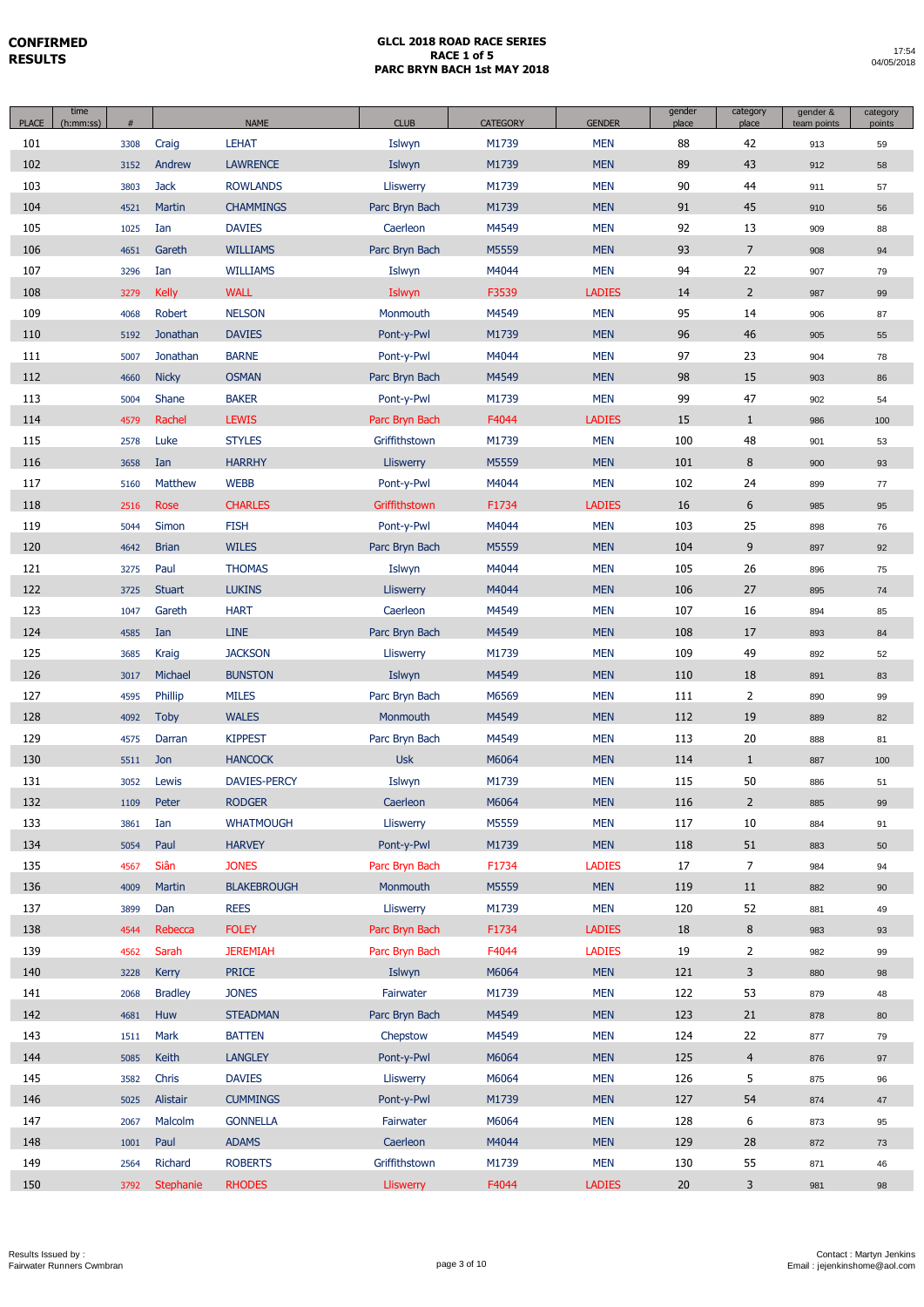| <b>PLACE</b> | time<br>(h:mm:ss) | #    |                 | <b>NAME</b>             | <b>CLUB</b>      | <b>CATEGORY</b> | <b>GENDER</b> | gender<br>place | category<br>place | gender &<br>team points | category<br>points |
|--------------|-------------------|------|-----------------|-------------------------|------------------|-----------------|---------------|-----------------|-------------------|-------------------------|--------------------|
| 151          |                   | 5052 | <b>Steve</b>    | <b>HARRHY</b>           | Pont-y-Pwl       | M5054           | <b>MEN</b>    | 131             | $\overline{7}$    | 870                     | 94                 |
| 152          |                   | 4674 | Anton           | <b>HARVEY</b>           | Parc Bryn Bach   | M1739           | <b>MEN</b>    | 132             | 56                | 869                     | 45                 |
| 153          |                   | 5139 | <b>Nicola</b>   | <b>SMITH</b>            | Pont-y-Pwl       | F5054           | <b>LADIES</b> | 21              | 3                 | 980                     | 98                 |
| 154          |                   | 1504 | Gerry           | <b>ASHTON</b>           | Chepstow         | M6064           | <b>MEN</b>    | 133             | $\overline{7}$    | 868                     | 94                 |
| 155          |                   | 4535 | Stephen         | <b>DALLOW</b>           | Parc Bryn Bach   | M6064           | <b>MEN</b>    | 134             | 8                 | 867                     | 93                 |
| 156          |                   | 1576 | Gareth          | <b>JONES</b>            | Chepstow         | M7099           | <b>MEN</b>    | 135             | $\mathbf{1}$      | 866                     | 100                |
| 157          |                   | 1600 | Andrew          | <b>OLIVER</b>           | Chepstow         | M5054           | <b>MEN</b>    | 136             | 8                 | 865                     | 93                 |
| 158          |                   | 1139 | Paula           | <b>WILLIAMS</b>         | Caerleon         | F5054           | <b>LADIES</b> | 22              | $\overline{4}$    | 979                     | 97                 |
| 159          |                   | 3242 | Lee             | <b>RICHARDS</b>         | Islwyn           | M5054           | <b>MEN</b>    | 137             | 9                 | 864                     | 92                 |
| 160          |                   | 5083 | Jonathan        | <b>KNIGHT</b>           | Pont-y-Pwl       | M4549           | <b>MEN</b>    | 138             | 23                | 863                     | 78                 |
| 161          |                   | 1590 | Kevin           | <b>MCENTEE</b>          | Chepstow         | M6064           | <b>MEN</b>    | 139             | 9                 | 862                     | 92                 |
| 162          |                   | 4053 | Emma            | <b>KING</b>             | <b>Monmouth</b>  | F3539           | <b>LADIES</b> | 23              | 3                 | 978                     | 98                 |
| 163          |                   | 3226 | Darren          | <b>PRICE</b>            | Islwyn           | M4044           | <b>MEN</b>    | 140             | 29                | 861                     | 72                 |
| 164          |                   | 3900 | Adam            | <b>ROWBOTHAM</b>        | <b>Lliswerry</b> | M4044           | <b>MEN</b>    | 141             | 30                | 860                     | 71                 |
| 165          |                   | 3889 | Gavin           | <b>PERKINS</b>          | Lliswerry        | M1739           | <b>MEN</b>    | 142             | 57                | 859                     | 44                 |
| 166          |                   | 3769 | <b>Mike</b>     | <b>POBJOY</b>           | <b>Lliswerry</b> | M5054           | <b>MEN</b>    | 143             | 10                | 858                     | 91                 |
| 167          |                   | 3004 | Gareth          | <b>BAKER</b>            | Islwyn           | M1739           | <b>MEN</b>    | 144             | 58                | 857                     | 43                 |
| 168          |                   | 3680 | Oliver          | <b>HUGHES</b>           | <b>Lliswerry</b> | M1739           | <b>MEN</b>    | 145             | 59                | 856                     | 42                 |
| 169          |                   | 5114 | <b>Bethan</b>   | <b>POWELL</b>           | Pont-y-Pwl       | F1734           | <b>LADIES</b> | 24              | 9                 | 977                     | 92                 |
| 170          |                   | 4056 | Lucy            | <b>MACDONALD</b>        | Monmouth         | F1734           | <b>LADIES</b> | 25              | 10                | 976                     | 91                 |
| 171          |                   | 4605 | <b>Melissa</b>  | <b>PEARCE</b>           | Parc Bryn Bach   | F4549           | <b>LADIES</b> | 26              | 6                 | 975                     | 95                 |
| 172          |                   | 3118 | Carl            | <b>JOHNSON</b>          | Islwyn           | M4549           | <b>MEN</b>    | 146             | 24                | 855                     | 77                 |
| 173          |                   | 1081 | Charlotte       | <b>MORAN</b>            | Caerleon         | F4044           | <b>LADIES</b> | 27              | 4                 | 974                     | 97                 |
| 174          |                   | 3142 | Michael         | <b>KELLY</b>            | Islwyn           | M1739           | <b>MEN</b>    | 147             | 60                | 854                     | 41                 |
| 175          |                   | 2024 | <b>Jeanette</b> | <b>JENKINS</b>          | Fairwater        | F5559           | <b>LADIES</b> | 28              | $\mathbf{1}$      | 973                     | 100                |
| 176          |                   | 1124 | Lowenna         | <b>TAYLOR</b>           | Caerleon         | F1734           | <b>LADIES</b> | 29              | 11                | 972                     | 90                 |
| 177          |                   | 2037 | <b>Steve</b>    | <b>MORGAN</b>           | Fairwater        | M4549           | <b>MEN</b>    | 148             | 25                | 853                     | 76                 |
| 178          |                   | 2045 | Leonie          | <b>ROBERTS</b>          | Fairwater        | F4044           | <b>LADIES</b> | 30              | 5                 | 971                     | 96                 |
| 179          |                   | 4676 | Rhianydd        | <b>EVANS</b>            | Parc Bryn Bach   | F3539           | <b>LADIES</b> | 31              | 4                 | 970                     | 97                 |
| 180          |                   | 4580 | Anthony         | <b>LEWIS</b>            | Parc Bryn Bach   | M5054           | <b>MEN</b>    | 149             | 11                | 852                     | 90                 |
| 181          |                   | 4610 | Kimberley       | <b>PRICE</b>            | Parc Bryn Bach   | F3539           | <b>LADIES</b> | 32              | 5                 | 969                     | 96                 |
| 182          |                   | 4672 | Stephen         | PRICE                   | Parc Bryn Bach   | M5054           | <b>MEN</b>    | 150             | 12                | 851                     | 89                 |
| 183          |                   | 5159 | Emma            | <b>WEAVING</b>          | Pont-y-Pwl       | F4044           | <b>LADIES</b> | 33              | 6                 | 968                     | 95                 |
| 184          |                   | 2054 | Aidan           | <b>WILLIAMS</b>         | Fairwater        | M1739           | <b>MEN</b>    | 151             | 61                | 850                     | 40                 |
| 185          |                   | 2025 | Martyn          | <b>JENKINS</b>          | Fairwater        | M5559           | <b>MEN</b>    | 152             | 12                | 849                     | 89                 |
| 186          |                   | 3204 | <b>Neil</b>     | <b>PARKER</b>           | Islwyn           | M5054           | <b>MEN</b>    | 153             | 13                | 848                     | 88                 |
| 187          |                   | 3277 | Grant           | <b>WAKEMAN</b>          | Islwyn           | M4549           | <b>MEN</b>    | 154             | 26                | 847                     | 75                 |
| 188          |                   | 3047 | Keith           | <b>DAVIES</b>           | Islwyn           | M5559           | <b>MEN</b>    | 155             | 13                | 846                     | 88                 |
| 189          |                   | 1119 | Avisa           | <b>TALEMI</b>           | Caerleon         | F3539           | <b>LADIES</b> | 34              | 6                 | 967                     | 95                 |
| 190          |                   | 1046 | Wesley          | <b>HARRIS</b>           | Caerleon         | M4044           | <b>MEN</b>    | 156             | 31                | 845                     | 70                 |
| 191          |                   | 3021 | Sharon          | <b>CARRAFA</b>          | Islwyn           | F4044           | <b>LADIES</b> | 35              | $\overline{7}$    | 966                     | 94                 |
| 192          |                   | 3022 | <b>Tony</b>     | <b>CARRAFA</b>          | Islwyn           | M4549           | <b>MEN</b>    | 157             | 27                | 844                     | 74                 |
| 193          |                   | 4607 | Lee             | <b>PHILLIPS</b>         | Parc Bryn Bach   | M4549           | <b>MEN</b>    | 158             | 28                | 843                     | 73                 |
| 194          |                   | 4621 | <b>Marcus</b>   | <b>SMITH</b>            | Parc Bryn Bach   | M4549           | <b>MEN</b>    | 159             | 29                | 842                     | 72                 |
| 195          |                   | 4558 | Hayley          | <b>JACKSON</b>          | Parc Bryn Bach   | F4549           | <b>LADIES</b> | 36              | $\overline{7}$    | 965                     | 94                 |
| 196          |                   | 3325 | David           | <b>JAKEWAY</b>          | Islwyn           | M4549           | <b>MEN</b>    | 160             | 30                | 841                     | 71                 |
| 197          |                   | 2002 | Chris           | <b>BAKER</b>            | Fairwater        | M1739           | <b>MEN</b>    | 161             | 62                | 840                     | 39                 |
| 198          |                   | 3817 | Kristian        | <b>SINCLAIR</b>         | Lliswerry        | M1739           | <b>MEN</b>    | 162             | 63                | 839                     | 38                 |
| 199          |                   | 4533 | Matthew         | <b>CROWLE</b>           | Parc Bryn Bach   | M1739           | <b>MEN</b>    | 163             | 64                | 838                     | 37                 |
| 200          |                   | 4515 | Liz             | <b>CARPENTER-DAVIES</b> | Parc Bryn Bach   | F1734           | <b>LADIES</b> | 37              | 12                | 964                     | 89                 |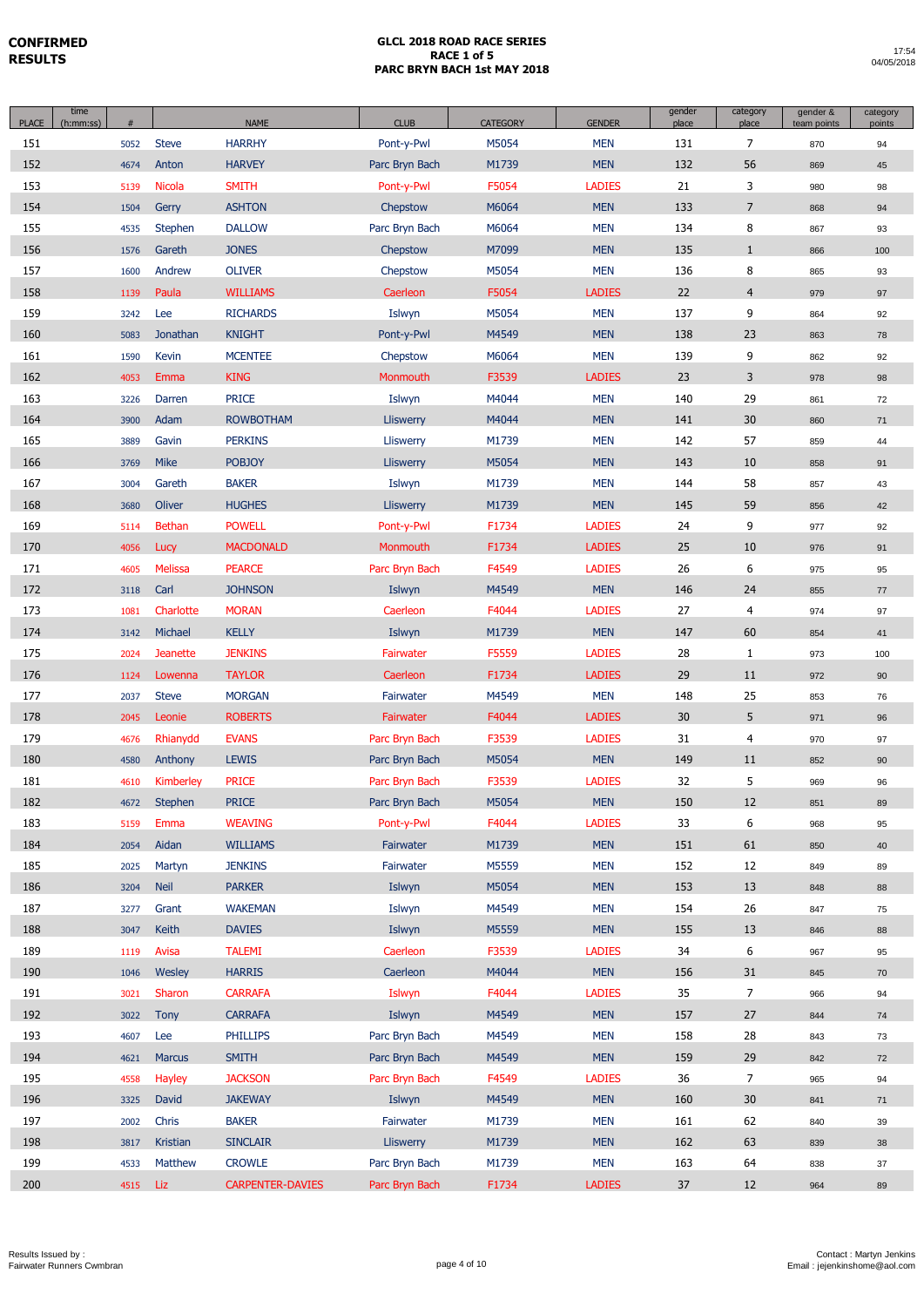| <b>PLACE</b> | time<br>(h:mm:ss) | #    |                 | <b>NAME</b>     | <b>CLUB</b>      | <b>CATEGORY</b> | <b>GENDER</b> | gender<br>place | category<br>place | gender &<br>team points | category<br>points |
|--------------|-------------------|------|-----------------|-----------------|------------------|-----------------|---------------|-----------------|-------------------|-------------------------|--------------------|
| 201          |                   | 1643 | Hamish          | <b>HUGHSON</b>  | Chepstow         | M4549           | <b>MEN</b>    | 164             | 31                | 837                     | 70                 |
| 202          |                   | 1551 | Karen           | <b>ELVERS</b>   | Chepstow         | F4549           | <b>LADIES</b> | 38              | 8                 | 963                     | 93                 |
| 203          |                   | 4560 | Michelle        | <b>JAYNE</b>    | Parc Bryn Bach   | F4044           | <b>LADIES</b> | 39              | 8                 | 962                     | 93                 |
| 204          |                   | 4652 | <b>James</b>    | <b>WILLIAMS</b> | Parc Bryn Bach   | M1739           | <b>MEN</b>    | 165             | 65                | 836                     | 36                 |
| 205          |                   | 2508 | Dennis          | <b>BRENNAN</b>  | Griffithstown    | M5559           | <b>MEN</b>    | 166             | 14                | 835                     | 87                 |
| 206          |                   | 4549 | Rhiannon        | <b>GRIFFIN</b>  | Parc Bryn Bach   | F4044           | <b>LADIES</b> | 40              | 9                 | 961                     | 92                 |
| 207          |                   | 3560 | Neil            | <b>CHIPPER</b>  | Lliswerry        | M5559           | <b>MEN</b>    | 167             | 15                | 834                     | 86                 |
| 208          |                   | 3598 | Paul            | <b>DAY</b>      | <b>Lliswerry</b> | M6569           | <b>MEN</b>    | 168             | 3                 | 833                     | 98                 |
| 209          |                   | 4649 | Cyril           | <b>WILLIAMS</b> | Parc Bryn Bach   | M6064           | <b>MEN</b>    | 169             | 10                | 832                     | 91                 |
| 210          |                   | 5156 | <b>Thomas</b>   | <b>WARWICK</b>  | Pont-y-Pwl       | M1739           | <b>MEN</b>    | 170             | 66                | 831                     | 35                 |
| 211          |                   | 3510 | Howard          | <b>ATTWOOD</b>  | Lliswerry        | M6569           | <b>MEN</b>    | 171             | 4                 | 830                     | 97                 |
| 212          |                   | 3328 | Christopher     | <b>KERBY</b>    | Islwyn           | M1739           | <b>MEN</b>    | 172             | 67                | 829                     | 34                 |
| 213          |                   | 3901 | <b>Steve</b>    | <b>CROWTHER</b> | Lliswerry        | M5559           | <b>MEN</b>    | 173             | 16                | 828                     | 85                 |
| 214          |                   | 2565 | Mark            | <b>ROBINS</b>   | Griffithstown    | M5054           | <b>MEN</b>    | 174             | 14                | 827                     | 87                 |
| 215          |                   | 3208 | Sian            | <b>ADEY</b>     | Islwyn           | F3539           | <b>LADIES</b> | 41              | $\overline{7}$    | 960                     | 94                 |
| 216          |                   | 3043 | Hanna           | <b>DAVIES</b>   | Islwyn           | F1734           | <b>LADIES</b> | 42              | 13                | 959                     | 88                 |
| 217          |                   | 3887 | Tim             | <b>WRIGHT</b>   | Lliswerry        | M5054           | <b>MEN</b>    | 175             | 15                | 826                     | 86                 |
| 218          |                   | 4565 | <b>Delphine</b> | <b>JONES</b>    | Parc Bryn Bach   | F3539           | <b>LADIES</b> | 43              | 8                 | 958                     | 93                 |
| 219          |                   | 3315 | Luke            | <b>DAVIES</b>   | Islwyn           | M1739           | <b>MEN</b>    | 176             | 68                | 825                     | 33                 |
| 220          |                   | 4555 | Laura           | <b>HIRE</b>     | Parc Bryn Bach   | F1734           | <b>LADIES</b> | 44              | 14                | 957                     | 87                 |
| 221          |                   | 4683 | <b>Nicky</b>    | <b>MORGAN</b>   | Parc Bryn Bach   | M4549           | <b>MEN</b>    | 177             | 32                | 824                     | 69                 |
| 222          |                   | 4671 | David           | <b>PARRY</b>    | Parc Bryn Bach   | M4549           | <b>MEN</b>    | 178             | 33                | 823                     | 68                 |
| 223          |                   | 4045 | Linsey          | <b>HOLT</b>     | Monmouth         | F4044           | <b>LADIES</b> | 45              | 10                | 956                     | 91                 |
| 224          |                   | 1552 | Barry           | <b>EVANS</b>    | Chepstow         | M5054           | <b>MEN</b>    | 179             | 16                | 822                     | 85                 |
| 225          |                   | 1554 | <b>Mike</b>     | <b>EVANS</b>    | Chepstow         | M6064           | <b>MEN</b>    | 180             | 11                | 821                     | 90                 |
| 226          |                   | 3514 | Andrew          | <b>BARRY</b>    | <b>Lliswerry</b> | M5559           | <b>MEN</b>    | 181             | 17                | 820                     | 84                 |
| 227          |                   | 2007 | <b>Kelly</b>    | <b>CAMERON</b>  | Fairwater        | F4044           | <b>LADIES</b> | 46              | 11                | 955                     | 90                 |
| 228          |                   | 3299 | Lowri           | <b>WILLIAMS</b> | Islwyn           | F1734           | <b>LADIES</b> | 47              | 15                | 954                     | 86                 |
| 229          |                   | 3269 | <b>Matthew</b>  | <b>TAYLOUR</b>  | Islwyn           | M1739           | <b>MEN</b>    | 182             | 69                | 819                     | 32                 |
| 230          |                   | 3329 | Sheryl          | <b>CLARK</b>    | Islwyn           | F4044           | <b>LADIES</b> | 48              | 12                | 953                     | 89                 |
| 231          |                   | 3165 | David           | <b>LIMBRICK</b> | Islwyn           | M5559           | <b>MEN</b>    | 183             | 18                | 818                     | 83                 |
| 232          |                   | 4684 | Peter           | <b>HIRE</b>     | Parc Bryn Bach   | M1739           | <b>MEN</b>    | 184             | 70                | 817                     | 31                 |
| 233          |                   | 4524 | Lisa            | <b>COOK</b>     | Parc Bryn Bach   | F4044           | <b>LADIES</b> | 49              | 13                | 952                     | 88                 |
| 234          |                   | 2598 | Daniel          | <b>SPENCER</b>  | Griffithstown    | M1739           | <b>MEN</b>    | 185             | 71                | 816                     | 30 <sup>°</sup>    |
| 235          |                   | 1510 | <b>Brenda</b>   | <b>AVERY</b>    | Chepstow         | F6599           | <b>LADIES</b> | 50              | $\mathbf{1}$      | 951                     | 100                |
| 236          |                   | 3253 | Louise          | <b>SADLER</b>   | Islwyn           | F4044           | <b>LADIES</b> | 51              | 14                | 950                     | 87                 |
| 237          |                   | 1121 | Michael         | <b>TASKER</b>   | Caerleon         | M4549           | <b>MEN</b>    | 186             | 34                | 815                     | 67                 |
| 238          |                   | 4670 | Andrew          | <b>MARLOG</b>   | Parc Bryn Bach   | M1739           | <b>MEN</b>    | 187             | 72                | 814                     | 29                 |
| 239          |                   | 4694 | <b>Nick</b>     | <b>GREGORY</b>  | Parc Bryn Bach   | M1739           | <b>MEN</b>    | 188             | 73                | 813                     | 28                 |
| 240          |                   | 3782 | Dave            | <b>PROFFITT</b> | Lliswerry        | M6064           | <b>MEN</b>    | 189             | 12                | 812                     | 89                 |
| 241          |                   | 4668 | Georgina        | <b>SEED</b>     | Parc Bryn Bach   | F5559           | <b>LADIES</b> | 52              | $\overline{2}$    | 949                     | 99                 |
| 242          |                   | 2519 | Malcolm         | <b>COX</b>      | Griffithstown    | M6569           | <b>MEN</b>    | 190             | 5                 | 811                     | 96                 |
| 243          |                   | 4619 | Anna            | <b>SMITH</b>    | Parc Bryn Bach   | F3539           | <b>LADIES</b> | 53              | 9                 | 948                     | 92                 |
| 244          |                   | 4703 | Adrian          | <b>MARKEY</b>   | Parc Bryn Bach   | M5054           | <b>MEN</b>    | 191             | 17                | 810                     | 84                 |
| 245          |                   | 4679 | Lee             | <b>WILCE</b>    | Parc Bryn Bach   | M1739           | <b>MEN</b>    | 192             | 74                | 809                     | 27                 |
| 246          |                   | 3902 | Emma            | <b>MALONEY</b>  | Lliswerry        | F1734           | <b>LADIES</b> | 54              | 16                | 947                     | 85                 |
| 247          |                   | 5090 | <b>Barry</b>    | <b>LLEWELYN</b> | Pont-y-Pwl       | M5559           | <b>MEN</b>    | 193             | 19                | 808                     | 82                 |
| 248          |                   | 3554 | <b>Clive</b>    | <b>CARTER</b>   | <b>Lliswerry</b> | M6064           | <b>MEN</b>    | 194             | 13                | 807                     | 88                 |
| 249          |                   | 3314 | Chris           | <b>HOPE</b>     | Islwyn           | M4549           | <b>MEN</b>    | 195             | 35                | 806                     | 66                 |
| 250          |                   | 3320 | Melissa         | <b>MORGAN</b>   | Islwyn           | F1734           | <b>LADIES</b> | 55              | 17                | 946                     | 84                 |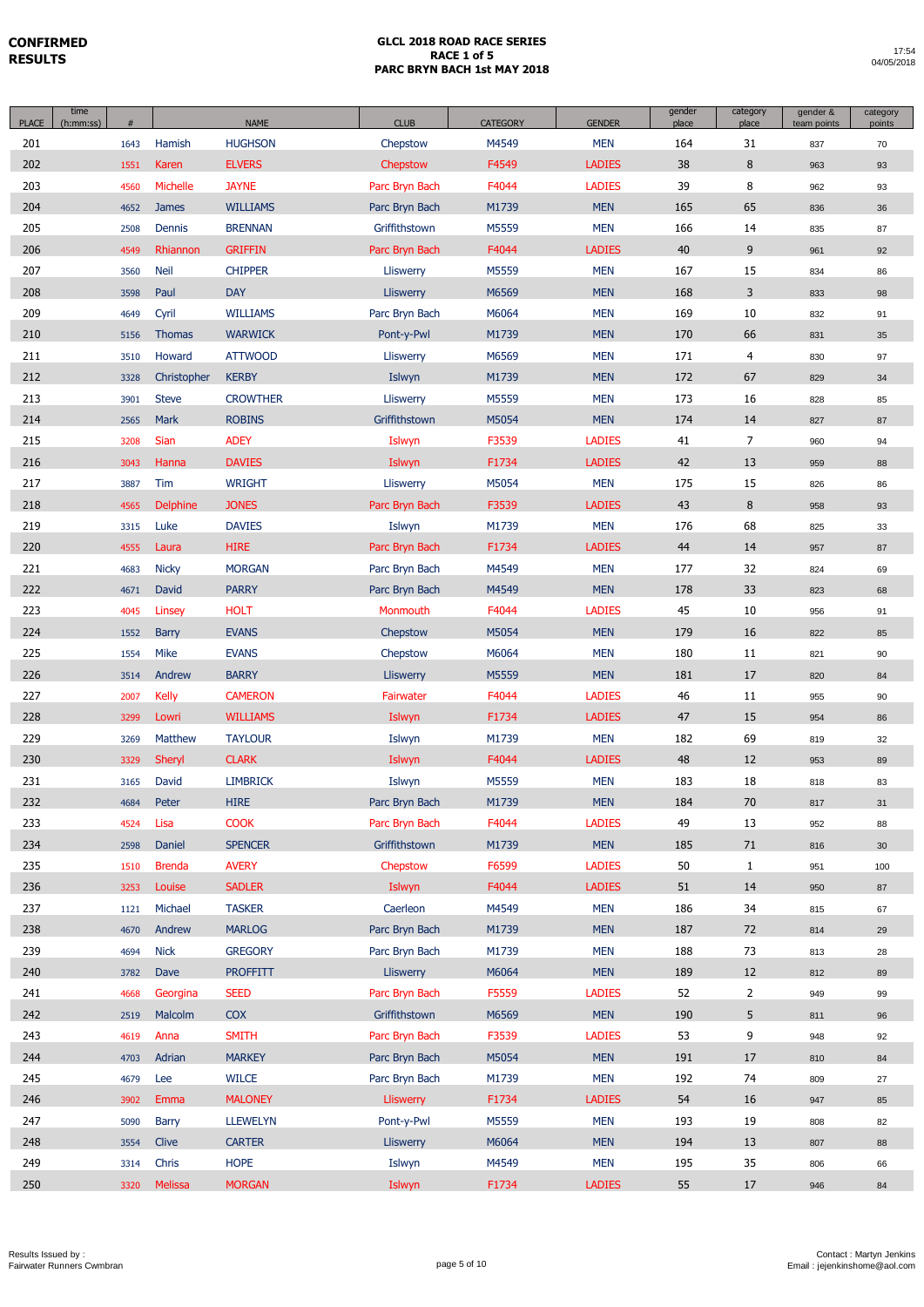| <b>PLACE</b> | time<br>(h:mm:ss) | #    |               | <b>NAME</b>           | <b>CLUB</b>      | <b>CATEGORY</b> | <b>GENDER</b> | gender<br>place | category<br>place | gender &<br>team points | category<br>points |
|--------------|-------------------|------|---------------|-----------------------|------------------|-----------------|---------------|-----------------|-------------------|-------------------------|--------------------|
| 251          |                   | 2042 | Mark          | <b>PROSSER</b>        | Fairwater        | M4549           | <b>MEN</b>    | 196             | 36                | 805                     | 65                 |
| 252          |                   | 3115 | <b>Kelly</b>  | <b>HALL</b>           | Islwyn           | F4044           | <b>LADIES</b> | 56              | 15                | 945                     | 86                 |
| 253          |                   | 3326 | Mat           | <b>HAM</b>            | Islwyn           | M1739           | <b>MEN</b>    | 197             | 75                | 804                     | 26                 |
| 254          |                   | 4537 | Teresa        | <b>DAVIES</b>         | Parc Bryn Bach   | F4549           | <b>LADIES</b> | 57              | 9                 | 944                     | 92                 |
| 255          |                   | 4682 | Alun          | <b>GRAY</b>           | Parc Bryn Bach   | M5054           | <b>MEN</b>    | 198             | 18                | 803                     | 83                 |
| 256          |                   | 4636 | <b>Terry</b>  | <b>VAUGHAN</b>        | Parc Bryn Bach   | M4549           | <b>MEN</b>    | 199             | 37                | 802                     | 64                 |
| 257          |                   | 2032 | Jane          | <b>LEWIS</b>          | Fairwater        | F4549           | <b>LADIES</b> | 58              | 10                | 943                     | 91                 |
| 258          |                   | 2004 | <b>Bev</b>    | <b>BRADBURY JONES</b> | Fairwater        | F4549           | <b>LADIES</b> | 59              | 11                | 942                     | 90                 |
| 259          |                   | 4067 | Leah          | <b>MORRIS</b>         | Monmouth         | F1734           | <b>LADIES</b> | 60              | 18                | 941                     | 83                 |
| 260          |                   | 3703 | Randal        | <b>JONES</b>          | Lliswerry        | M5559           | <b>MEN</b>    | 200             | 20                | 801                     | 81                 |
| 261          |                   | 4685 | Jayne         | <b>RIST</b>           | Parc Bryn Bach   | F4549           | <b>LADIES</b> | 61              | 12                | 940                     | 89                 |
| 262          |                   | 4597 | Margrett      | <b>MONK</b>           | Parc Bryn Bach   | F6599           | <b>LADIES</b> | 62              | $2^{\circ}$       | 939                     | 99                 |
| 263          |                   | 3763 | <b>Brian</b>  | <b>PHILLIPS</b>       | Lliswerry        | M1739           | <b>MEN</b>    | 201             | 76                | 800                     | 25                 |
| 264          |                   | 3107 | <b>Kirsty</b> | <b>HOLTHAM-MORGAN</b> | Islwyn           | F3539           | <b>LADIES</b> | 63              | 10                | 938                     | 91                 |
| 265          |                   | 3903 | Sharon        | <b>MULCAHY</b>        | Lliswerry        | F4549           | <b>LADIES</b> | 64              | 13                | 937                     | 88                 |
| 266          |                   | 3898 | Lewis         | <b>GARNER-MAYO</b>    | Lliswerry        | M1739           | <b>MEN</b>    | 202             | 77                | 799                     | 24                 |
| 267          |                   | 1038 | Tom           | <b>EVANS</b>          | Caerleon         | M1739           | <b>MEN</b>    | 203             | 78                | 798                     | 23                 |
| 268          |                   | 3904 | Becca         | <b>GARNER-MAYO</b>    | Lliswerry        | F1734           | <b>LADIES</b> | 65              | 19                | 936                     | 82                 |
| 269          |                   | 1024 | David         | <b>DAVIES</b>         | Caerleon         | M5054           | <b>MEN</b>    | 204             | 19                | 797                     | 82                 |
| 270          |                   | 4550 | Deanne        | <b>GRIFFITHS</b>      | Parc Bryn Bach   | F4044           | <b>LADIES</b> | 66              | 16                | 935                     | 85                 |
| 271          |                   | 2070 | Rhiannon      | <b>THOMAS</b>         | Fairwater        | F3539           | <b>LADIES</b> | 67              | 11                | 934                     | 90                 |
| 272          |                   | 2022 | Andrew        | <b>JAMES</b>          | Fairwater        | M4044           | <b>MEN</b>    | 205             | 32                | 796                     | 69                 |
| 273          |                   | 3220 | Richard       | <b>POWELL</b>         | Islwyn           | M4044           | <b>MEN</b>    | 206             | 33                | 795                     | 68                 |
| 274          |                   | 4630 | Alexandra     | <b>THOMAS</b>         | Parc Bryn Bach   | F1734           | <b>LADIES</b> | 68              | 20                | 933                     | 81                 |
| 275          |                   | 4563 | Kath          | <b>JERVIS</b>         | Parc Bryn Bach   | F6064           | <b>LADIES</b> | 69              | $\mathbf{1}$      | 932                     | 100                |
| 276          |                   | 5049 | Michelle      | <b>GOOCH</b>          | Pont-y-Pwl       | F5054           | <b>LADIES</b> | 70              | 5                 | 931                     | 96                 |
| 277          |                   | 1016 | Michelle      | <b>CLABON</b>         | Caerleon         | F5054           | <b>LADIES</b> | 71              | 6                 | 930                     | 95                 |
| 278          |                   | 4519 | Ceri          | <b>CASWELL</b>        | Parc Bryn Bach   | F4044           | <b>LADIES</b> | 72              | 17                | 929                     | 84                 |
| 279          |                   | 4556 | Alison        | <b>HOLTON</b>         | Parc Bryn Bach   | F4549           | <b>LADIES</b> | 73              | 14                | 928                     | 87                 |
| 280          |                   | 3531 | Michael       | <b>BONNETT</b>        | <b>Lliswerry</b> | M6064           | <b>MEN</b>    | 207             | 14                | 794                     | 87                 |
| 281          |                   | 4592 | Phillip       | <b>MATTHEWS</b>       | Parc Bryn Bach   | M6064           | <b>MEN</b>    | 208             | 15                | 793                     | 86                 |
| 282          |                   | 5168 | Pam           | <b>WILLIAMS</b>       | Pont-y-Pwl       | F5559           | <b>LADIES</b> | 74              | 3                 | 927                     | 98                 |
| 283          |                   | 1070 | Charlotte     | <b>LEIGH</b>          | Caerleon         | F3539           | <b>LADIES</b> | 75              | 12                | 926                     | 89                 |
| 284          |                   | 4590 | <b>Jill</b>   | <b>MATTHEWS</b>       | Parc Bryn Bach   | F6064           | <b>LADIES</b> | 76              | $2^{\circ}$       | 925                     | 99                 |
| 285          |                   | 4635 | Delwyn        | <b>TYLER</b>          | Parc Bryn Bach   | M1739           | <b>MEN</b>    | 209             | 79                | 792                     | 22                 |
| 286          |                   | 3322 | Emma          | <b>PASK</b>           | Islwyn           | F4044           | <b>LADIES</b> | 77              | 18                | 924                     | 83                 |
| 287          |                   | 2046 | Julie         | <b>ROCHE</b>          | Fairwater        | F5054           | <b>LADIES</b> | 78              | $\overline{7}$    | 923                     | 94                 |
| 288          |                   | 3140 | <b>Vicki</b>  | <b>JONES</b>          | Islwyn           | F4549           | <b>LADIES</b> | 79              | 15                | 922                     | 86                 |
| 289          |                   | 5155 | Jayne         | <b>WALTERS</b>        | Pont-y-Pwl       | F4549           | <b>LADIES</b> | 80              | 16                | 921                     | 85                 |
| 290          |                   | 4687 | <b>Beth</b>   | <b>JAMES</b>          | Parc Bryn Bach   | F3539           | <b>LADIES</b> | 81              | 13                | 920                     | 88                 |
| 291          |                   | 5174 | Lindsey       | <b>HADLEY</b>         | Pont-y-Pwl       | F1734           | <b>LADIES</b> | 82              | 21                | 919                     | 80                 |
| 292          |                   | 1032 | Rachel        | <b>DOREL</b>          | Caerleon         | F1734           | <b>LADIES</b> | 83              | 22                | 918                     | 79                 |
| 293          |                   | 3539 | Sonja         | <b>BREESE</b>         | Lliswerry        | F4549           | <b>LADIES</b> | 84              | 17                | 917                     | 84                 |
| 294          |                   | 3600 | Katija        | <b>DEW</b>            | <b>Lliswerry</b> | F5054           | <b>LADIES</b> | 85              | 8                 | 916                     | 93                 |
| 295          |                   | 3650 | Julia         | <b>GROOMBRIDGE</b>    | Lliswerry        | F5054           | <b>LADIES</b> | 86              | 9                 | 915                     | 92                 |
| 296          |                   | 5010 | Anne          | <b>BEARD</b>          | Pont-y-Pwl       | F5054           | <b>LADIES</b> | 87              | 10                | 914                     | 91                 |
| 297          |                   | 2039 | Kate          | <b>PALFREY</b>        | Fairwater        | F3539           | <b>LADIES</b> | 88              | 14                | 913                     | 87                 |
| 298          |                   | 3830 | Sheona        | <b>STUBBS</b>         | <b>Lliswerry</b> | F4044           | <b>LADIES</b> | 89              | 19                | 912                     | 82                 |
| 299          |                   | 3810 | Claire        | <b>SCOTT</b>          | Lliswerry        | F1734           | <b>LADIES</b> | 90              | 23                | 911                     | 78                 |
| 300          |                   | 1553 | Denise        | <b>EVANS</b>          | Chepstow         | F5054           | <b>LADIES</b> | 91              | 11                | 910                     | 90                 |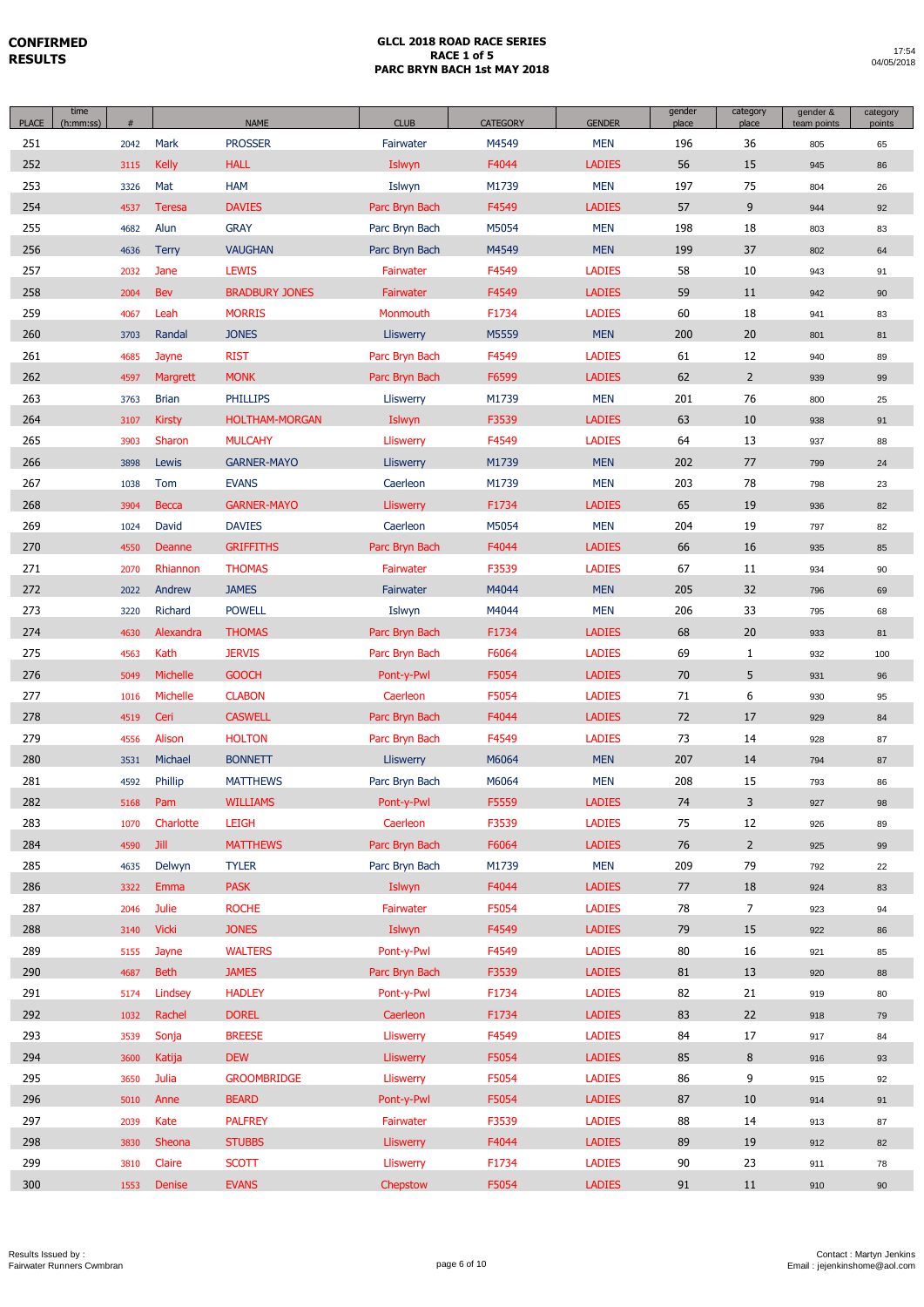| <b>PLACE</b> | time<br>(h:mm:ss) | $\#$ |                 | <b>NAME</b>           | <b>CLUB</b>      | CATEGORY | <b>GENDER</b> | gender<br>place | category<br>place | gender &<br>team points | category<br>points |
|--------------|-------------------|------|-----------------|-----------------------|------------------|----------|---------------|-----------------|-------------------|-------------------------|--------------------|
| 301          |                   | 1144 | Mark            | <b>ALFORD</b>         | Caerleon         | M5054    | <b>MEN</b>    | 210             | 20                | 791                     | 81                 |
| 302          |                   | 3550 | <b>Tracy</b>    | <b>BURTON</b>         | <b>Lliswerry</b> | F5559    | <b>LADIES</b> | 92              | $\overline{4}$    | 909                     | 97                 |
| 303          |                   | 3905 | Leanne          | <b>WESTACOTT</b>      | Lliswerry        | F4549    | <b>LADIES</b> | 93              | 18                | 908                     | 83                 |
| 304          |                   | 3263 | Morgan          | <b>STANFORD</b>       | Islwyn           | M1739    | <b>MEN</b>    | 211             | 80                | 790                     | 21                 |
| 305          |                   | 4695 | Leigh-Anne      | <b>VOWLES</b>         | Parc Bryn Bach   | F1734    | <b>LADIES</b> | 94              | 24                | 907                     | 77                 |
| 306          |                   | 1505 | <b>Sue</b>      | <b>ASHTON</b>         | Chepstow         | F6064    | <b>LADIES</b> | 95              | 3                 | 906                     | 98                 |
| 307          |                   | 5517 | Graham          | <b>SIMPSON</b>        | <b>Usk</b>       | M5559    | <b>MEN</b>    | 212             | 21                | 789                     | 80                 |
| 308          |                   | 3305 | Aled            | <b>WYNNE</b>          | Islwyn           | M1739    | <b>MEN</b>    | 213             | 81                | 788                     | 20                 |
| 309          |                   | 3323 | Liam            | <b>PEARCE</b>         | Islwyn           | M1739    | <b>MEN</b>    | 214             | 82                | 787                     | 19                 |
| 310          |                   | 3108 | <b>Julian</b>   | <b>HOPE</b>           | Islwyn           | M4044    | <b>MEN</b>    | 215             | 34                | 786                     | 67                 |
| 311          |                   | 1512 | Geoffrey        | <b>BAYLISS</b>        | Chepstow         | M7099    | <b>MEN</b>    | 216             | $\overline{2}$    | 785                     | 99                 |
| 312          |                   | 4101 | Rod             | <b>WYATT</b>          | Monmouth         | M4549    | <b>MEN</b>    | 217             | 38                | 784                     | 63                 |
| 313          |                   | 4701 | Seaton          | <b>STEPHENS</b>       | Parc Bryn Bach   | M6064    | <b>MEN</b>    | 218             | 16                | 783                     | 85                 |
| 314          |                   | 1075 | Emma            | <b>LYNCH</b>          | Caerleon         | F3539    | <b>LADIES</b> | 96              | 15                | 905                     | 86                 |
| 315          |                   | 4698 | Claire          | <b>BRIGGS</b>         | Parc Bryn Bach   | F3539    | <b>LADIES</b> | 97              | 16                | 904                     | 85                 |
| 316          |                   | 5116 | <b>Jenny</b>    | <b>PRICE</b>          | Pont-y-Pwl       | F3539    | <b>LADIES</b> | 98              | 17                | 903                     | 84                 |
| 317          |                   | 3317 | Rhiannon        | <b>HALE</b>           | Islwyn           | F3539    | <b>LADIES</b> | 99              | 18                | 902                     | 83                 |
| 318          |                   | 4013 | <b>Sian</b>     | <b>BURNS</b>          | Monmouth         | F5054    | <b>LADIES</b> | 100             | 12                | 901                     | 89                 |
| 319          |                   | 2035 | <b>Sheree</b>   | <b>MANN</b>           | Fairwater        | F5054    | <b>LADIES</b> | 101             | 13                | 900                     | 88                 |
| 320          |                   | 3906 | Donna           | <b>STAGG</b>          | Lliswerry        | F4044    | <b>LADIES</b> | 102             | 20                | 899                     | 81                 |
| 321          |                   | 1049 | Joanne          | <b>HENSHALL</b>       | Caerleon         | F4549    | <b>LADIES</b> | 103             | 19                | 898                     | 82                 |
| 322          |                   | 3891 | Louise          | <b>HOPKINS</b>        | Lliswerry        | F5054    | <b>LADIES</b> | 104             | 14                | 897                     | 87                 |
| 323          |                   | 1068 | <b>Beth</b>     | <b>KERSHAW-NAYLOR</b> | Caerleon         | F3539    | <b>LADIES</b> | 105             | 19                | 896                     | 82                 |
| 324          |                   | 3124 | <b>Denise</b>   | <b>JONES</b>          | Islwyn           | F5054    | <b>LADIES</b> | 106             | 15                | 895                     | 86                 |
| 325          |                   | 3602 | Ceri            | <b>DONOVAN</b>        | Lliswerry        | F4549    | <b>LADIES</b> | 107             | 20                | 894                     | 81                 |
| 326          |                   | 4506 | Elizabeth       | <b>BEYNON</b>         | Parc Bryn Bach   | F4044    | <b>LADIES</b> | 108             | 21                | 893                     | 80                 |
| 327          |                   | 4656 | Keri            | <b>YOUNG</b>          | Parc Bryn Bach   | F3539    | <b>LADIES</b> | 109             | 20                | 892                     | 81                 |
| 328          |                   | 4678 | <b>Julie</b>    | <b>HEAL</b>           | Parc Bryn Bach   | F4044    | <b>LADIES</b> | 110             | 22                | 891                     | 79                 |
| 329          |                   | 4706 | Peter           | <b>JACKSON</b>        | Parc Bryn Bach   | M5559    | <b>MEN</b>    | 219             | 22                | 782                     | 79                 |
| 330          |                   | 3330 | Kathryn         | <b>HOPKINS</b>        | Islwyn           | F3539    | <b>LADIES</b> | 111             | 21                | 890                     | 80                 |
| 331          |                   | 3558 | Mei             | <b>CHEUNG</b>         | Lliswerry        | F4549    | <b>LADIES</b> | 112             | 21                | 889                     | 80                 |
| 332          |                   | 3094 | Jo              | <b>HARRIS</b>         | Islwyn           | F3539    | <b>LADIES</b> | 113             | $22\,$            | 888                     | 79                 |
| 333          |                   | 4547 | Samantha        | <b>GEORGE</b>         | Parc Bryn Bach   | F3539    | <b>LADIES</b> | 114             | 23                | 887                     | 78                 |
| 334          |                   | 2015 | Helen           | <b>GWILLIAM</b>       | Fairwater        | F5054    | <b>LADIES</b> | 115             | 16                | 886                     | 85                 |
| 335          |                   | 1101 | Vanessa         | <b>PRITCHARD</b>      | Caerleon         | F4044    | <b>LADIES</b> | 116             | 23                | 885                     | 78                 |
| 336          |                   | 1134 | Yangi           | <b>VUNDAMINA</b>      | Caerleon         | F4044    | <b>LADIES</b> | 117             | 24                | 884                     | 77                 |
| 337          |                   | 3023 | Lynne           | <b>CARTER</b>         | Islwyn           | F4549    | <b>LADIES</b> | 118             | 22                | 883                     | 79                 |
| 338          |                   | 3024 | Lisa            | <b>CHAPLIN</b>        | Islwyn           | F3539    | <b>LADIES</b> | 119             | 24                | 882                     | $77\,$             |
| 339          |                   | 5175 | Sharon          | <b>HERBERT</b>        | Pont-y-Pwl       | F5054    | <b>LADIES</b> | 120             | 17                | 881                     | 84                 |
| 340          |                   | 3718 | Janine          | <b>LANE</b>           | Lliswerry        | F4044    | <b>LADIES</b> | 121             | 25                | 880                     | 76                 |
| 341          |                   | 4091 | Carol Ann       | <b>USHER</b>          | Monmouth         | F5559    | <b>LADIES</b> | 122             | 5                 | 879                     | 96                 |
| 342          |                   | 3189 | Karolyn         | <b>MORGAN</b>         | Islwyn           | F4549    | <b>LADIES</b> | 123             | 23                | 878                     | 78                 |
| 343          |                   | 1006 | Pauline         | <b>BECKETT</b>        | Caerleon         | F5559    | <b>LADIES</b> | 124             | 6                 | 877                     | 95                 |
| 344          |                   | 2053 | Suzanne         | <b>WILLIAMS</b>       | Fairwater        | F5054    | <b>LADIES</b> | 125             | 18                | 876                     | 83                 |
| 345          |                   | 4018 | Sarah           | <b>CLIFTON</b>        | Monmouth         | F4044    | <b>LADIES</b> | 126             | 26                | 875                     | 75                 |
| 346          |                   | 4627 | Darren          | <b>SWIFT</b>          | Parc Bryn Bach   | M5054    | <b>MEN</b>    | 220             | 21                | 781                     | 80                 |
| 347          |                   | 3297 | Juli            | <b>WILLIAMS</b>       | Islwyn           | F4549    | <b>LADIES</b> | 127             | 24                | 874                     | 77                 |
| 348          |                   | 3265 | Lisa            | <b>STOREY</b>         | Islwyn           | F4549    | <b>LADIES</b> | 128             | 25                | 873                     | 76                 |
| 349          |                   | 3071 | <b>Teresa</b>   | <b>EVANS</b>          | Islwyn           | F4549    | <b>LADIES</b> | 129             | 26                | 872                     | 75                 |
| 350          |                   | 4696 | <b>Brigitte</b> | <b>HEASLEY</b>        | Parc Bryn Bach   | F5559    | <b>LADIES</b> | 130             | $\overline{7}$    | 871                     | 94                 |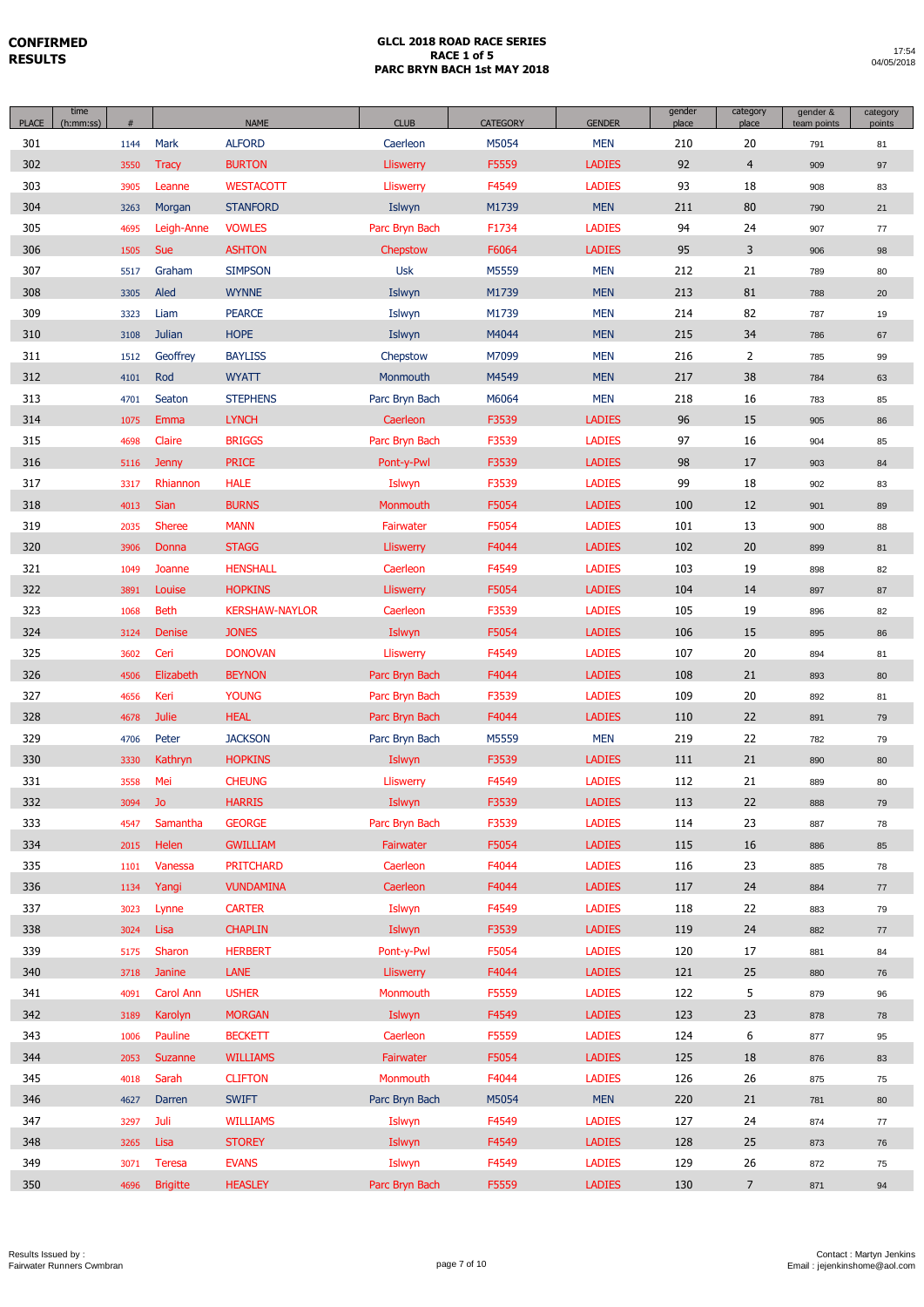| <b>PLACE</b> | time<br>(h:mm:ss) | #    |                    | <b>NAME</b>               | <b>CLUB</b>    | <b>CATEGORY</b> | <b>GENDER</b> | gender<br>place | category<br>place | gender &<br>team points | category<br>points |
|--------------|-------------------|------|--------------------|---------------------------|----------------|-----------------|---------------|-----------------|-------------------|-------------------------|--------------------|
| 351          |                   | 3724 | Gaynor             | <b>LUGG</b>               | Lliswerry      | F5054           | <b>LADIES</b> | 131             | 19                | 870                     | 82                 |
| 352          |                   | 1555 | <b>Dick</b>        | <b>FINCH</b>              | Chepstow       | M7099           | <b>MEN</b>    | 221             | 3                 | 780                     | 98                 |
| 353          |                   | 5068 | Sarah              | <b>JENKINS</b>            | Pont-y-Pwl     | F3539           | <b>LADIES</b> | 132             | 25                | 869                     | 76                 |
| 354          |                   | 4699 | Catherine          | <b>PRICE</b>              | Parc Bryn Bach | F4044           | <b>LADIES</b> | 133             | 27                | 868                     | 74                 |
| 355          |                   | 4697 | Joanna             | <b>JONES</b>              | Parc Bryn Bach | F3539           | <b>LADIES</b> | 134             | 26                | 867                     | 75                 |
| 356          |                   | 3333 | Claire             | <b>LILLEY</b>             | Islwyn         | F4044           | <b>LADIES</b> | 135             | 28                | 866                     | 73                 |
| 357          |                   | 3120 | Sian               | <b>JOHNSON</b>            | Islwyn         | F3539           | <b>LADIES</b> | 136             | 27                | 865                     | 74                 |
| 358          |                   | 3637 | Chris              | <b>GENTLE</b>             | Lliswerry      | M5054           | <b>MEN</b>    | 222             | 22                | 779                     | 79                 |
| 359          |                   | 1089 | Claire             | <b>ORFORD</b>             | Caerleon       | F4044           | <b>LADIES</b> | 137             | 29                | 864                     | 72                 |
| 360          |                   | 3313 | Leanne             | <b>STEPHENS</b>           | Islwyn         | F4044           | <b>LADIES</b> | 138             | 30                | 863                     | 71                 |
| 361          |                   | 3244 | <b>Nicola</b>      | <b>RICHARDS</b>           | Islwyn         | F4044           | <b>LADIES</b> | 139             | 31                | 862                     | 70                 |
| 362          |                   | 4106 | <b>Steve</b>       | <b>MASTERMAN</b>          | Monmouth       | M4044           | <b>MEN</b>    | 223             | 35                | 778                     | 66                 |
| 363          |                   | 3005 | Clare              | <b>BARRETT</b>            | Islwyn         | F3539           | <b>LADIES</b> | 140             | 28                | 861                     | 73                 |
| 364          |                   | 4561 | <b>Maricel</b>     | <b>JENKINS-BELOHORSKA</b> | Parc Bryn Bach | F1734           | <b>LADIES</b> | 141             | 25                | 860                     | 76                 |
| 365          |                   | 3332 | <b>Katie</b>       | <b>WOODHOUSE</b>          | Islwyn         | F1734           | <b>LADIES</b> | 142             | 26                | 859                     | 75                 |
| 366          |                   | 4691 | <b>Rosalind</b>    | <b>JONES</b>              | Parc Bryn Bach | F5559           | <b>LADIES</b> | 143             | 8                 | 858                     | 93                 |
| 367          |                   | 3176 | Wendy              | <b>MATTHEWS</b>           | Islwyn         | F5054           | <b>LADIES</b> | 144             | 20                | 857                     | 81                 |
| 368          |                   | 4702 | <b>Sian</b>        | <b>STEADMAN</b>           | Parc Bryn Bach | F5054           | <b>LADIES</b> | 145             | 21                | 856                     | 80                 |
| 369          |                   | 4686 | Cath               | <b>CROSS</b>              | Parc Bryn Bach | F5054           | <b>LADIES</b> | 146             | 22                | 855                     | 79                 |
| 370          |                   | 4601 | Lesley             | <b>O'CONNELL</b>          | Parc Bryn Bach | F5054           | <b>LADIES</b> | 147             | 23                | 854                     | 78                 |
| 371          |                   | 3271 | Andrea             | <b>THOMAS</b>             | Islwyn         | F4549           | <b>LADIES</b> | 148             | 27                | 853                     | 74                 |
| 372          |                   | 3508 | Maria              | <b>ATKIN</b>              | Lliswerry      | F5054           | <b>LADIES</b> | 149             | 24                | 852                     | 77                 |
| 373          |                   | 3748 | Lisa               | <b>NICHOLS</b>            | Lliswerry      | F4549           | <b>LADIES</b> | 150             | 28                | 851                     | 73                 |
| 374          |                   | 3747 | Helen              | <b>NEWTON</b>             | Lliswerry      | F3539           | <b>LADIES</b> | 151             | 29                | 850                     | 72                 |
| 375          |                   | 5176 | <b>Shiree</b>      | <b>JONES</b>              | Pont-y-Pwl     | F1734           | <b>LADIES</b> | 152             | 27                | 849                     | 74                 |
| 376          |                   | 1015 | Maddy              | <b>CLABON</b>             | Caerleon       | F1734           | <b>LADIES</b> | 153             | 28                | 848                     | 73                 |
| 377          |                   | 1055 | Gwyn               | <b>HOWELLS</b>            | Caerleon       | F6599           | <b>LADIES</b> | 154             | 3                 | 847                     | 98                 |
| 378          |                   | 3327 | Rob                | <b>GREEN</b>              | Islwyn         | M5559           | <b>MEN</b>    | 224             | 23                | 777                     | 78                 |
| 379          |                   | 3318 | <b>Diane</b>       | <b>MORGAN</b>             | Islwyn         | F5054           | <b>LADIES</b> | 155             | 25                | 846                     | 76                 |
| 380          |                   | 4692 | <b>Patrick</b>     | <b>O'LEARY</b>            | Parc Bryn Bach | M4549           | <b>MEN</b>    | 225             | 39                | 776                     | 62                 |
| 381          |                   | 3225 | Angela             | <b>PRICE</b>              | Islwyn         | F4044           | <b>LADIES</b> | 156             | 32                | 845                     | 69                 |
| 382          |                   | 3291 | <b>Emily Jayne</b> | <b>WELSH</b>              | Islwyn         | F3539           | <b>LADIES</b> | 157             | 30                | 844                     | 71                 |
| 383          |                   | 3268 | Chelsea            | <b>TAYLOR</b>             | Islwyn         | F1734           | <b>LADIES</b> | 158             | 29                | 843                     | 72                 |
| 384          |                   | 4663 | Linda              | <b>HOSKINS</b>            | Parc Bryn Bach | F5054           | <b>LADIES</b> | 159             | 26                | 842                     | 75                 |
| 385          |                   | 1508 | Daphne             | <b>AUSTERBERRY</b>        | Chepstow       | F6599           | <b>LADIES</b> | 160             | 4                 | 841                     | 97                 |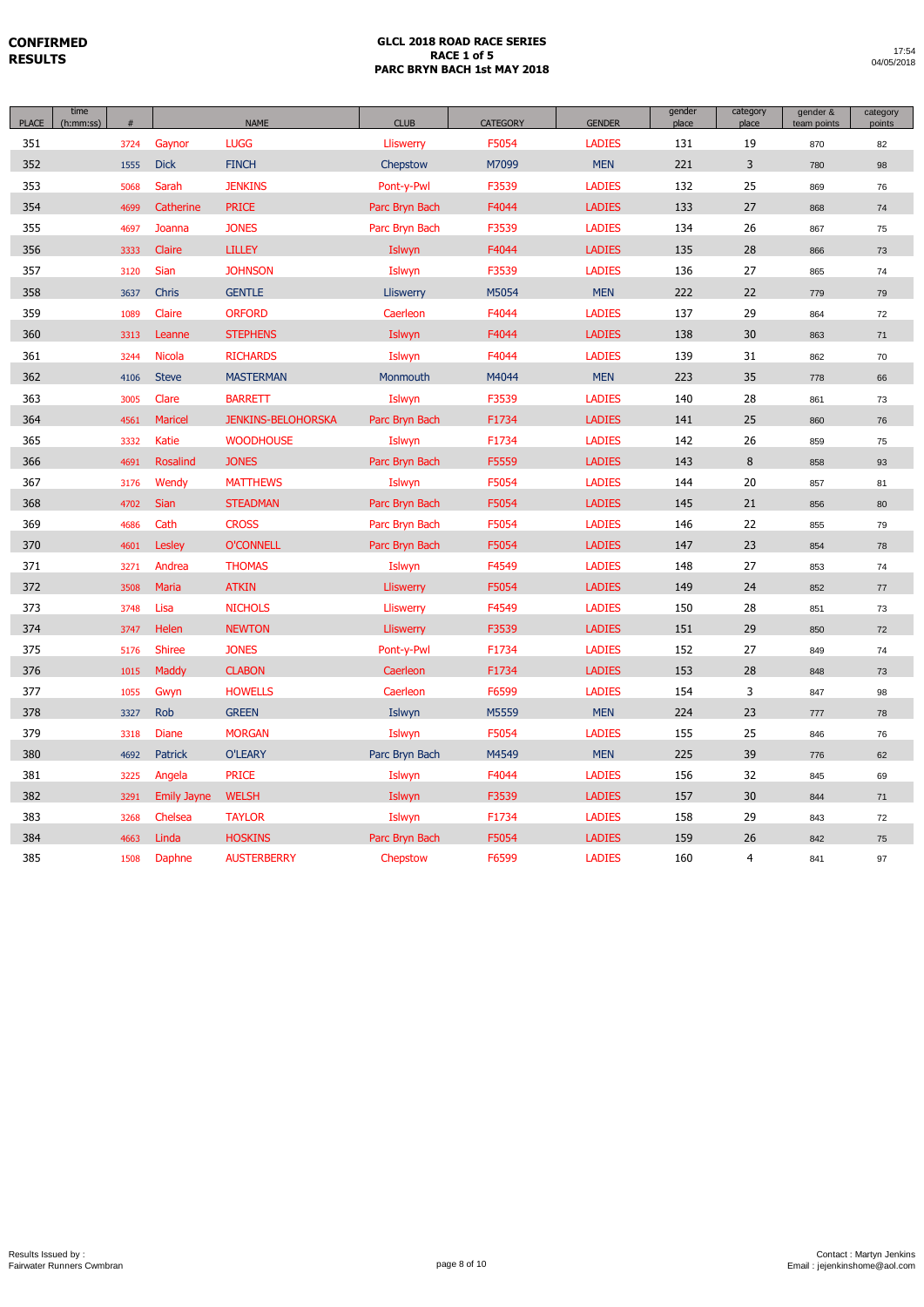# **RACE SUMMARY**

| NUMBER OF RUNNERS BY CATEGORY |     |                   |     | <b>NUMBER OF RUNNERS BY CLUB</b> |               |             |              |
|-------------------------------|-----|-------------------|-----|----------------------------------|---------------|-------------|--------------|
| F1734                         | 29  | M1739             | 82  | <b>CLUB</b>                      | <b>LADIES</b> | <b>MENI</b> | <b>TOTAL</b> |
| F3539                         | 30  | M4044             | 35  | <b>CAERLEON</b>                  | 16            | 12          | 28           |
| F4044                         | 32  | M4549             | 39  | <b>CHEPSTOW</b>                  | 8             | 16          | 24           |
| F4549                         | 28  | M5054             | 22  | <b>FAIRWATER</b>                 | 11            | 10          | 21           |
| F5054                         | 26  | M5559             | 23  | <b>GRIFFITHSTOWN</b>             |               | 13          | 14           |
| F5559                         | 8   | M6064             | 16  | <b>ISLWYN</b>                    | 35            | 40          | 75           |
| F6064                         | 3   | M6569             | 5   | <b>LLISWERRY</b>                 | 24            | 39          | 63           |
| F6599                         | 4   | M7099             | 3   | <b>MONMOUTH</b>                  |               | 9           | 16           |
|                               |     |                   |     | <b>PARC BRYN BACH</b>            | 43            | 59          | 102          |
| <b>LADIES TOTAL</b>           | 160 | <b>MENS TOTAL</b> | 225 | <b>PONTYPOOL</b>                 | 15            | 25          | 40           |

| NUMBER OF RUNNERS BY CLUB |                   |                |                |  |  |  |  |
|---------------------------|-------------------|----------------|----------------|--|--|--|--|
| ICLUB                     | <b>LADIES MEN</b> |                | TOTAL          |  |  |  |  |
| <b>CAERLEON</b>           | 16                | 12             | 28             |  |  |  |  |
| <b>CHEPSTOW</b>           | 8                 | 16             | 24             |  |  |  |  |
| <b>FAIRWATER</b>          | 11                | 10             | 21             |  |  |  |  |
| <b>GRIFFITHSTOWN</b>      | 1                 | 13             | 14             |  |  |  |  |
| <b>ISLWYN</b>             | 35                | 40             | 75             |  |  |  |  |
| <b>LLISWERRY</b>          | 24                | 39             | 63             |  |  |  |  |
| MONMOUTH                  | 7                 | 9              | 16             |  |  |  |  |
| <b>PARC BRYN BACH</b>     | 43                | 59             | 102            |  |  |  |  |
| <b>PONTYPOOL</b>          | 15                | 25             | 40             |  |  |  |  |
| <b>USK</b>                |                   | $\overline{2}$ | $\overline{2}$ |  |  |  |  |
|                           |                   |                |                |  |  |  |  |
| <b>TOTAL</b>              | 160               | 225            | 385            |  |  |  |  |